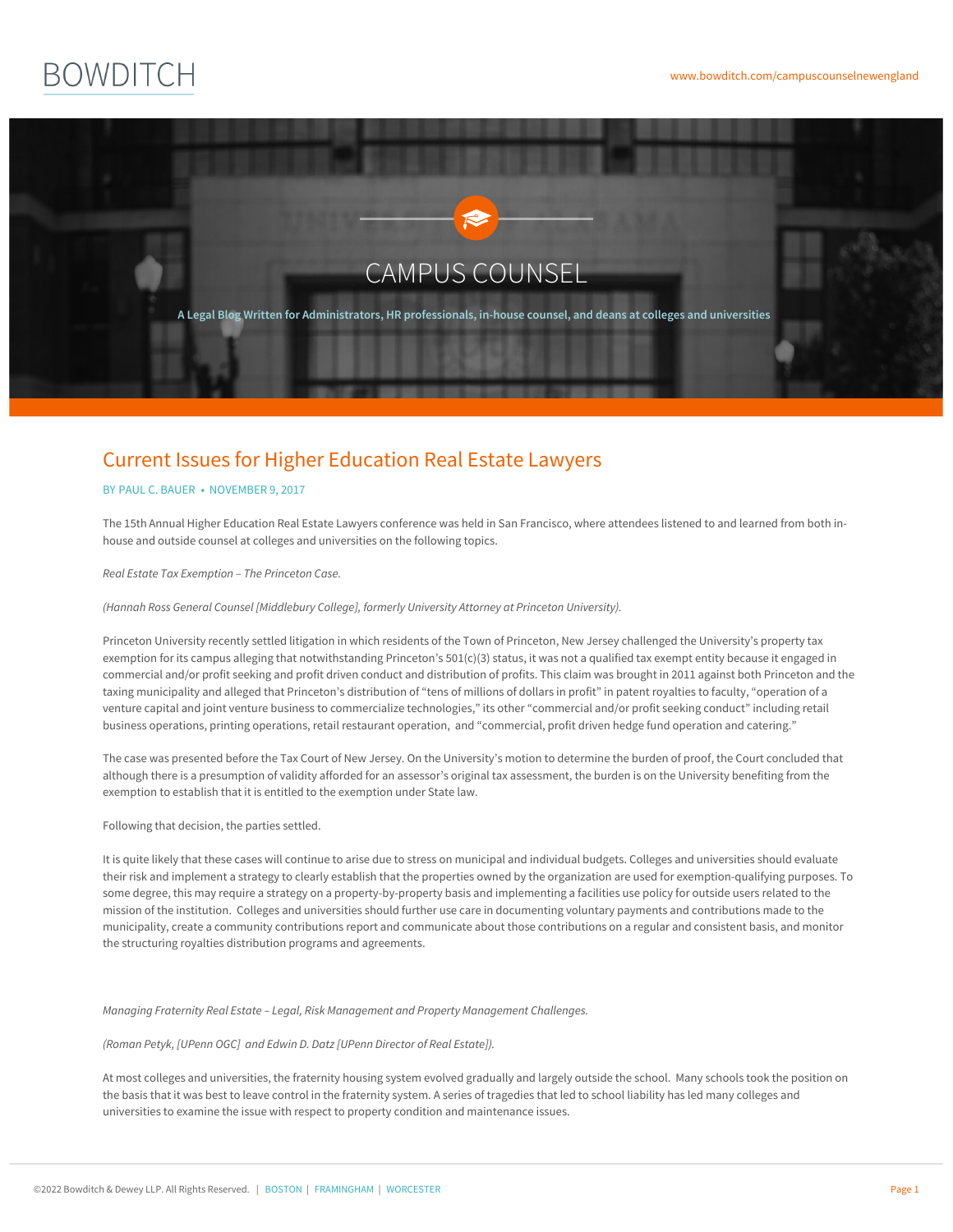

For tax reasons, many fraternity houses are now owned by colleges and universities. But where control remains with the fraternity, spotty compliance with building code and higher school building standards can result. Taking control of the houses can create conflict with the fraternities, but if it is part of a larger portfolio management program, it should result in more uniform, code-compliant houses within the university system.

#### *Opportunities and Risks of Design-Build Project Delivery.*

*(Michael A. Schollaert and Paul Sugar, Baker, Donelson, Baltimore Maryland).*

Design-Build is increasingly popular for institutional projects, with the purpose of expediting projects with a reduction in cost. Design-Build benefits also include having a single point of responsibility and liability, potentially stronger negotiated guarantees for the overall success of the design and construction, reduction in change orders, and early knowledge of costs. Design-build may be best used in conventional and perhaps more functional projects with definable criteria, as opposed to singular, define-the-campus projects. Owners must, however, overcome the limited owner control in a design-build arrangement by contractual provisions to add back owner protections, and are advised to have well developed program criteria and concept plans in place. They should also have their own independent expertise to watch out for the Owner's interest, with an independent or in-house owner's representative.

#### *Structuring CampusInfrastructure Investmentsto Maximize Institutional Flexibility.*

(Bruce Baker and Michael J. Cooney [Nixon Peabod]), Kevin Wayer [JLL], Mark Meredith [U. of California], and Janet L. Holmgren [President Emerita, Mills *College]).*

The panel discussed challenges faced by institutions to program, design, finance and build campus projects and infrastructure and related issues including the prominent role of campus real estate in strategic planning.

The panel discussed the 2016 Sightlines report, *The State of [Facilitiesin](http://www.sightlines.com/insight/state-of-facilities-2016/) Higher Education*. The report details the pressure on existing facilities that arise from flat or falling enrollment, aging facilities, and capital investment that lag maintenance and renewal need. The report advises that more capital is needed to address facility needs, but that in its absence, schools are addressing facility aging through several strategies, including lowering capital and operational demands, making the problem "smaller" for decision-makers, making the most of capital funding, and managing operational resources more effectively.

The case studies for these strategies present interesting ways in which schools are addressing aging facilities. While the fact that smart and creative people are finding ways to make do with less is not earth-shaking, the particular strategies are nonetheless worthy of review.

Mark Meredith, Senior Counsel of the University of California presented a case study of the unique University of California Merced [expansion](http://merced2020.ucmerced.edu/) . This major project to increase the enrollment from 3,400 to 10,400 students calls for 1.2 million new gross square feet, will cost \$1.3 billion, and will be constructed in three phases between 2016 and 2020.

To meet these time and budget requirements, the University is using a public private partnership with a complex funding and legal structure. This includes a long term relationship with the developer having responsibility for property management, resulting in a total project contract period of 39 years. The University has extensively relied on performance standards rather than specific design criteria for procurement. While elements of this project may well be of use in smaller scale projects, this specific structure is best suited to a major public works project on a greenfield site, with compressed delivery and cost requirements. While this project will be an extraordinary accomplishment, it comes with significant loss-of-control cost.

#### *Section 179D – Energy Efficiency Tax Credits.*

#### *(Tiffany Melchers[U. of Houston], William Volker [Efficiency Energy]).*

The final session was a lively discussion of energy efficiency tax credits under Section 179D of the I.R.C. These are a one-time tax credit available for energy efficiency renovation or new construction projects in commercial buildings. The tax credit covers interior lighting, HVAC/hot water, and building envelope improvements on buildings owned by commercial and public entities that must be taken in the year the project is placed in service. (These credits are not currently [availabl](https://www.bowditch.com/?p=174)e to [non-profit](https://www.bowditch.com/?p=176)s but [this](https://www.bowditch.com/?p=175) omission may be corrected when, and if, the program is extended.) Importantly, governmental owners may allocate the credits to a tax-paying third party "designer." Thus, by using these credits on applicable projects, the public entity may reduce bid prices and overall costs. Eligible entities may find it useful to hire a 179D Coordinator to look at current and past projects, as there is a three-year look back period for projects completed 2013 – 2016 to recover credits that have not been taken.